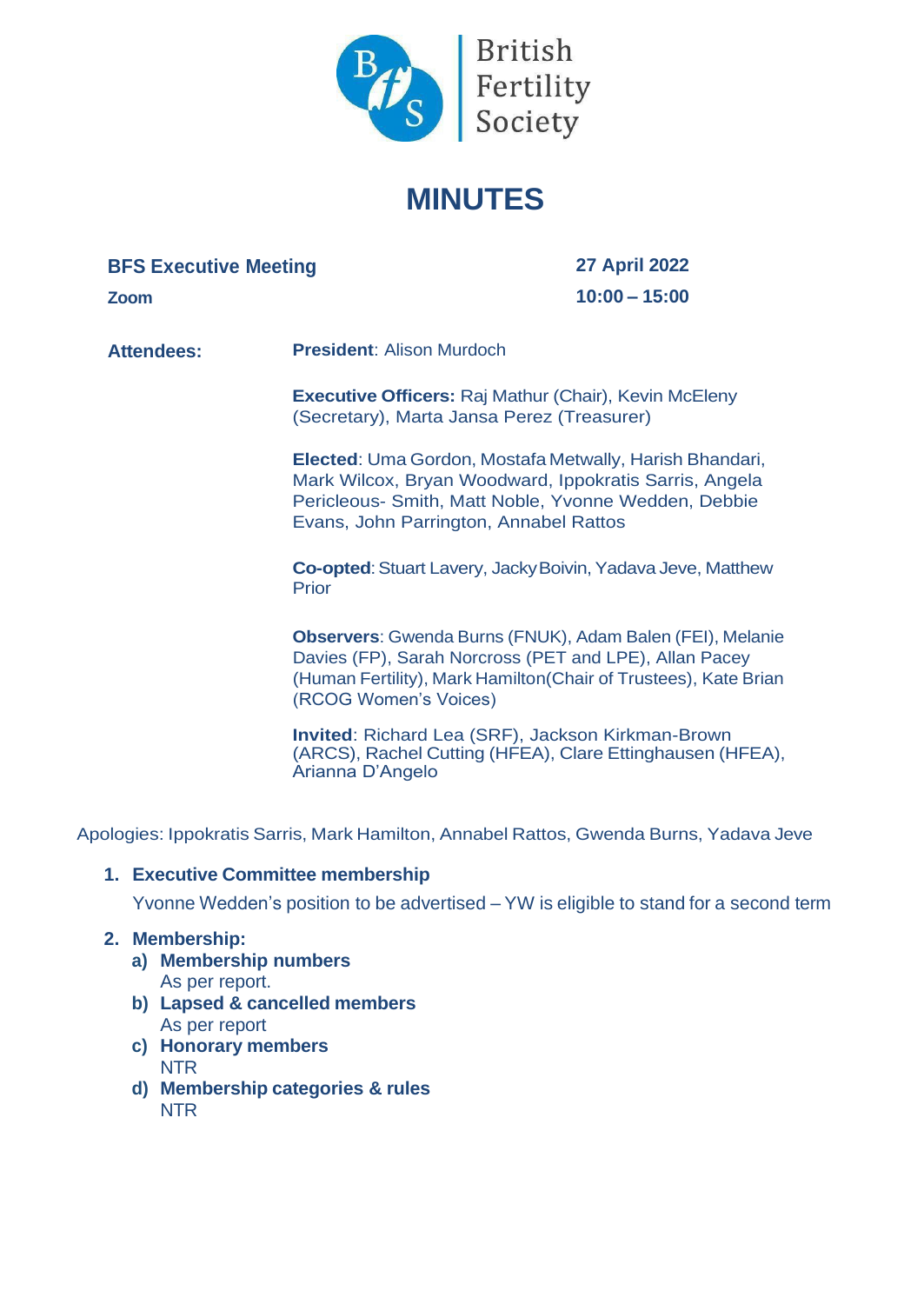

## **3. Website update & tender**

Statistics shared with minutes.

Development of new website:

- New logo has now been decided and was shared
- Suggested home page was shared discussion around design.
- Content phase will be next, then request for help to re-write content will be made.
- Ahead of the next meeting MP will distribute a layout of the content that needs covering and delegate responsibilities for sections at the next F2F Exec meeting.

## **4. Media & PR Update**

- Joint project between BFS, FNUK and ITN industry news.
- ITN industry news makes programmes in association with charities etc and then finds sponsors to make these programmes. These will be available digitally on BFS, FNUK and ITN hub.
- FNUK and BFS have suggested topics and experts who ITN will approach to speak.
- The experts will not need to fund anything.
- ITN will approach sponsors who are suggested by BFS and FNUK to fund each segment.
- Editorially controlled by FNUK and BFS, NOT the sponsors.
- Apologies for any initial misunderstanding when ITN approached some experts for funding. This has now been resolved.
- The programme enables us to produce high quality information at no financial cost to the BFS and gives the sector a chance to create some top quality information which can be used for patients and possibly professionals going forwards.
- SN was told she would have editorial sign off and could use the programme however she wished – KB clarified editorial sign off for speaker that they are happy with their video but final sign off editorially goes to FNUK and BFS. This is specified in the contract also.
- JB: will it end up being overly commercial because these are the topics sponsors will wish to support. RM: there is a chance of this, however the BFS and FNUK have slots to do their own topics too, that are not sponsored.
- The programme exists as a whole, but sections can be taken out and used independently.
- KM: hoping they will be able to come and film some of the  $50<sup>th</sup>$  celebrations also.

# **5 Newsletter**

Anyone with suggestions for a new name, please send to RM

# **6. Mentorship Programme**

26 pairs.

## **7. Trustees & Governance update**

NTR - MH absent. Next Trustees meeting in May, report at next Executive.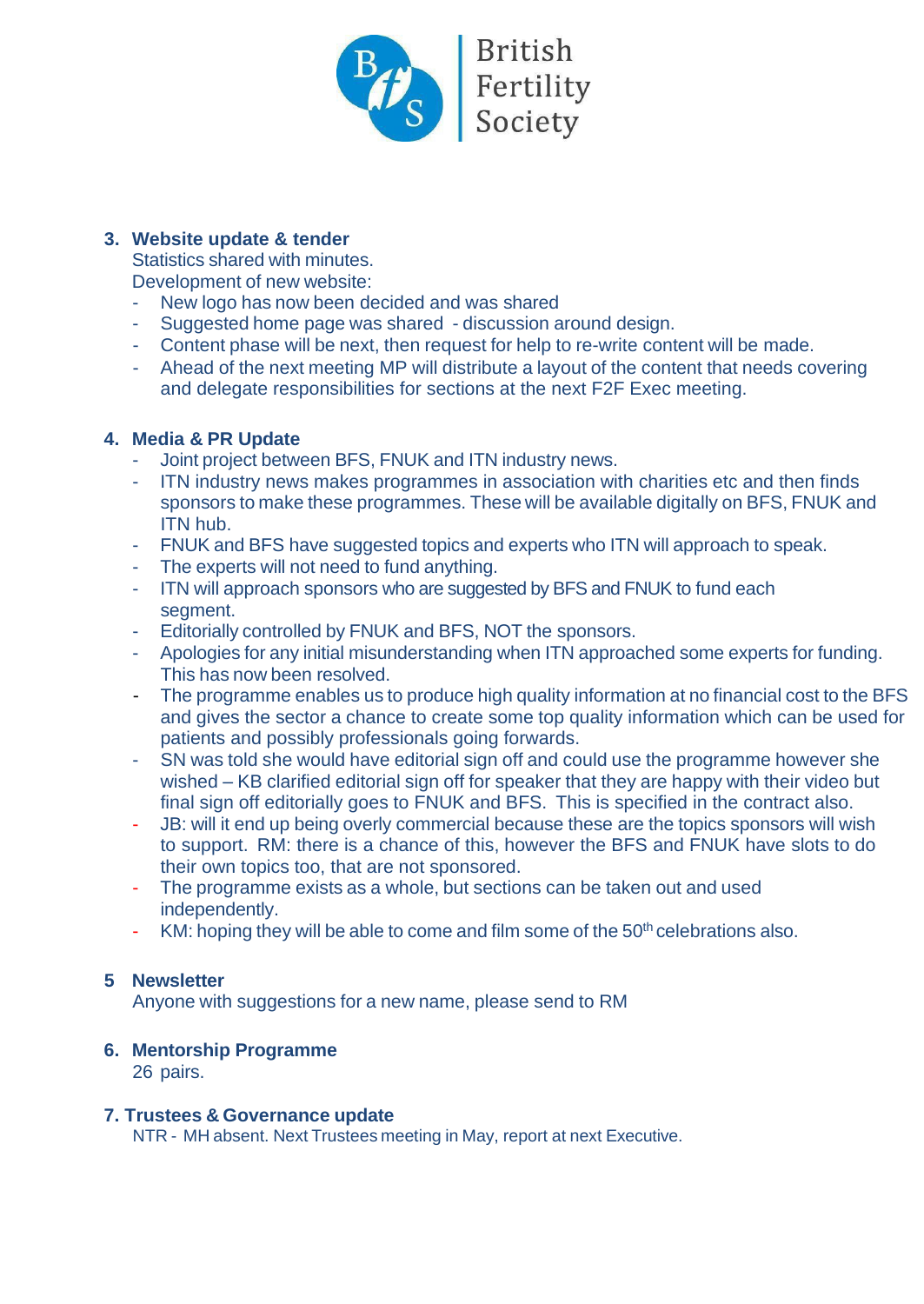

## **8. Journal update**

Position of Editor-in-Chief has been advertised on our social media, our partner societies and social media and the website.

Action point: Please pass on any suitable candidates you may know.

- Open Access:
	- Trustees asked for a document of pros and cons which has been created shared here.
	- The Society pays for every member to receive the Journal currently and receives a share of the profit.
	- The BFS makes a loss every year, of about £24k.
	- Open Access means that anyone, anywhere could access the journal for free.
	- The journal would be funded by institutional fees and 'APCs' (Author publishing charges). These APCs are usually £1500 – 2000.
	- Each year the Society would be allowed a fixed number of fee waivers, so a certain number of articles could be published for free.
	- No change to editorial standards.
	- **Benefits** as in document discussed.
	- Modelling done by publisher shows an income of between 10 16k depending on number of submissions.
	- There would be no costs to the Society and a guaranteed income which would allow us to pay a stipend to the Editor. Up until now this has been done for free and that is not viable long term. If we do not pay an Editor we also run the risk of losing good candidates who cannot do the role for free.
	- Other journals that have become open access have had improved impact factor which would further strengthen the journal.
	- At the moment there is an extra cost if we wish to publish more articles, but in open access model there is no cost.
	- **Downside** as in document discussed:
	- Authors would have to pay for their articles to be published which could deter some. BFS have considered how to mitigate this for members. A number of fee waivers would be agreed with the publisher annually – and these ciould be used by BFS members.
	- Some submissions are already from authors in low income countries who are eligible for the fee being waived. Large amount of submissions are from countries such as China who are more than happy to fund.
	- Would some members feel they are losing a benefit? It would take away a potential reason why people join, but members would understand that Open Access is for the 'greater good' as the money currently lost on the journal cannot be spent on other things, which could benefit the wider membership.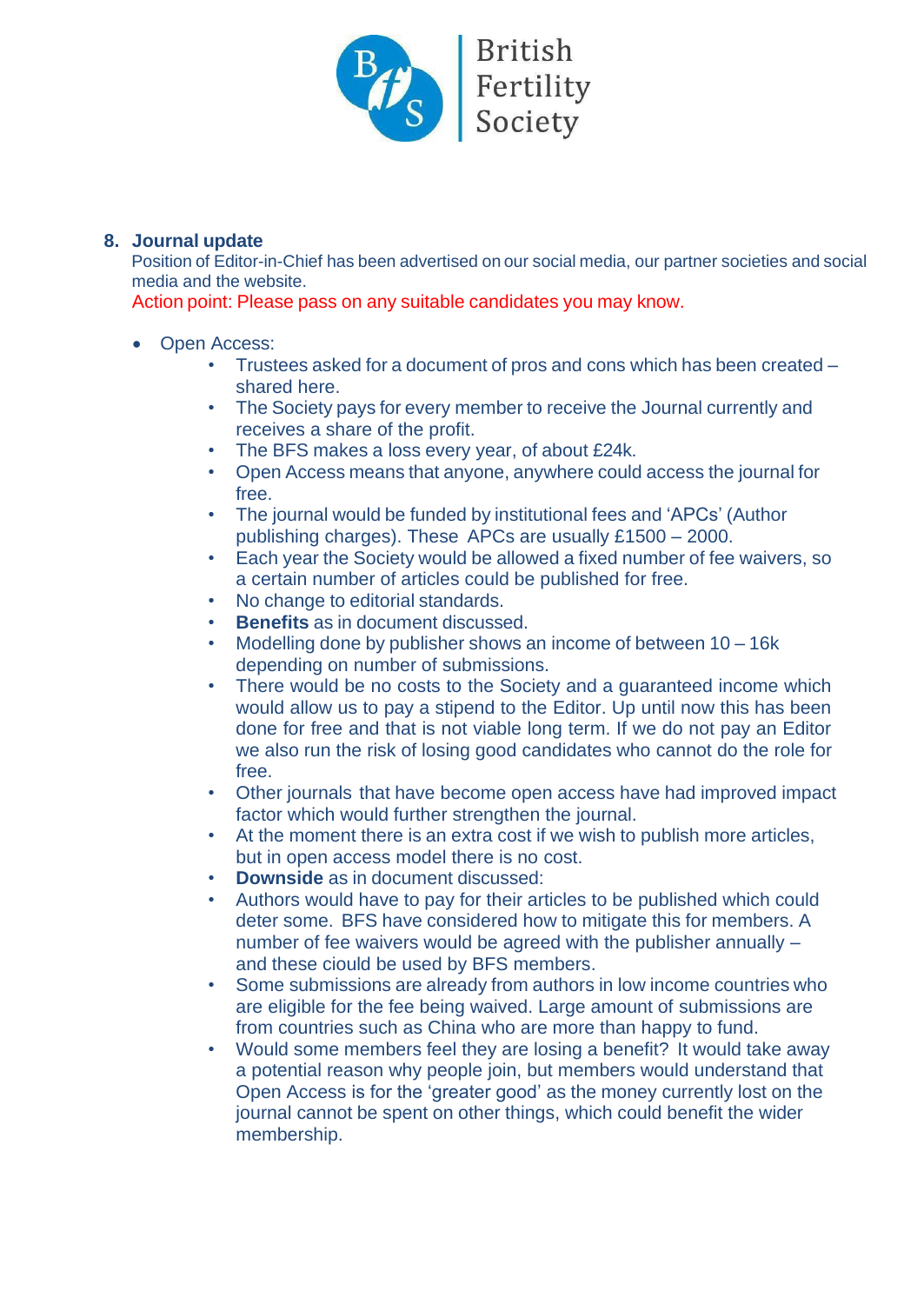

- The Officers do not believe it will have a negative impact on membership numbers.
- BW: would funding of the Editor be from the BFS or Taylor & Francis? The funding would be covered by the BFS. Taylor & Francis pays the editorial assistant. There is a stipend in the budget which the BFS can afford to cover. BFS would have no liability for tax or pensions etc.
- JB looked at the last 4 years and the percentage of social science articles is between  $8 - 30\%$ . It is probable that these would be unable to fund their articles to be published. So there would probably be a loss of submissions from this group. RM agrees that it will change the content of the journal. It may however improve the quality of submissions.
- Waivers roughly 6 articles a year are from BFS members so 6 waivers should cover that. We have a commitment to BFS members but beyond that it is not our responsibility to enable individuals to publish.
- JB benefits at the moment from free publishing as her institution has an institutional deal - could institutions make a deal with the publisher that means their authors don't have to pay?
- An email discussion will follow to finalise this discussion the recommendation from the Officers is that the Executive should vote in favour of open access.

Action point: 1. The Executive Committee are happy for the Executive Officers to progress Open Access for Human Fertility

2. JB to send details of 'Read and Publish' deals to RM. RM to check with the publisher whether this would be available for HF

#### **9. Finance update**

#### **a. Quarterly report**

#### As per report

Still waiting for approximately 14k from RCOG for 2021. Small surplus from Fertility 2022 coming in of £3.8k. New income from Job advertising.

#### **b. Sponsorship**

As per report

#### **10.Strategy & Development:**

#### **a. Planning**

**NTR** 

## **b. Royal Charter**

Response from Privy Council is a small set-back, a response involves all 3 Societies and we are taking time to consider our position. Keith Lawrey's view is that the Privy Council were keen on the suggestion as an entity but not so keen on the structure of the 3 Societies remaining individual entities.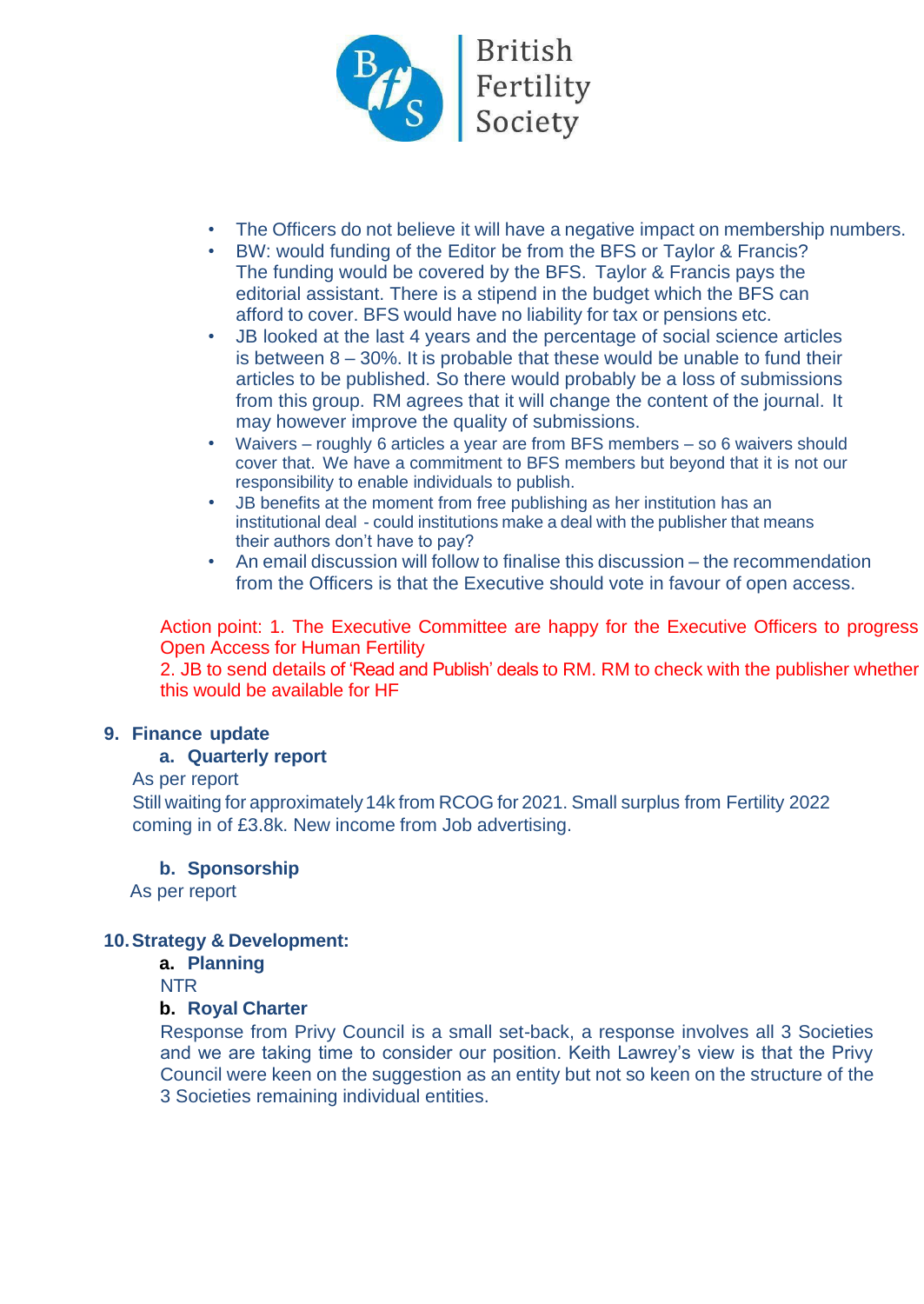

Keith outlined 3 options which are in the document which has been shared.

- i. Stay as we are
- ii. BFS "goes it alone" and holds the register
- iii. Merger on paper we merge, but practically we don't. The SRF will not agree to this.

We can reapply straight away and Keith thinks there is an excellent chance of getting it one way or another. KM still thinks the benefits would be tremendous.

RM: to some extent developments like this tend to be top-down. There is always a risk because there may not be a groundswell of opinion in favour. Also, leadership of Societies changes, and at each stage there will be a need to reignite enthusiasm for the project.

JEC meeting agreed that the Chairs would meet again to motivate and decide what to do.

Are the Exec still keen on the idea? BW: keen to support. MM: keen to support. JB: keen to support. DE: keen to support.

Action: Profile to set up meeting with Officers from all Societies.

#### **Sub-Committees**

#### **11.Meetings:**

#### **a) Planning Fertility 2023**

Date has changed because of lack of flights. Tuesday 10<sup>th</sup> – Friday 13<sup>th</sup> January. BFS 50<sup>th</sup> Social event evening of Wednesday 11<sup>th</sup>. Conference dinner Thursday 12<sup>th</sup> at the Titanic Museum.

Discussion around virtual/hybrid offering. Considering recording talks because live streaming adds a significant cost. Decision to be taken as to when and how this will then be available and costing for this.

Howard Jacobs speaker suggestions:

- i. Marcelle Cedars (President of ASRM) perhaps may be best as a plenary speaker on the opening day
- ii. Gerry Conway (UCLH worked with Howard Jacobs)
- iii. Adam Balen

Action: Exec to send names to Stuart and Raj by 6<sup>th</sup> May and a decision will be made. RM to send IFFS email to SL.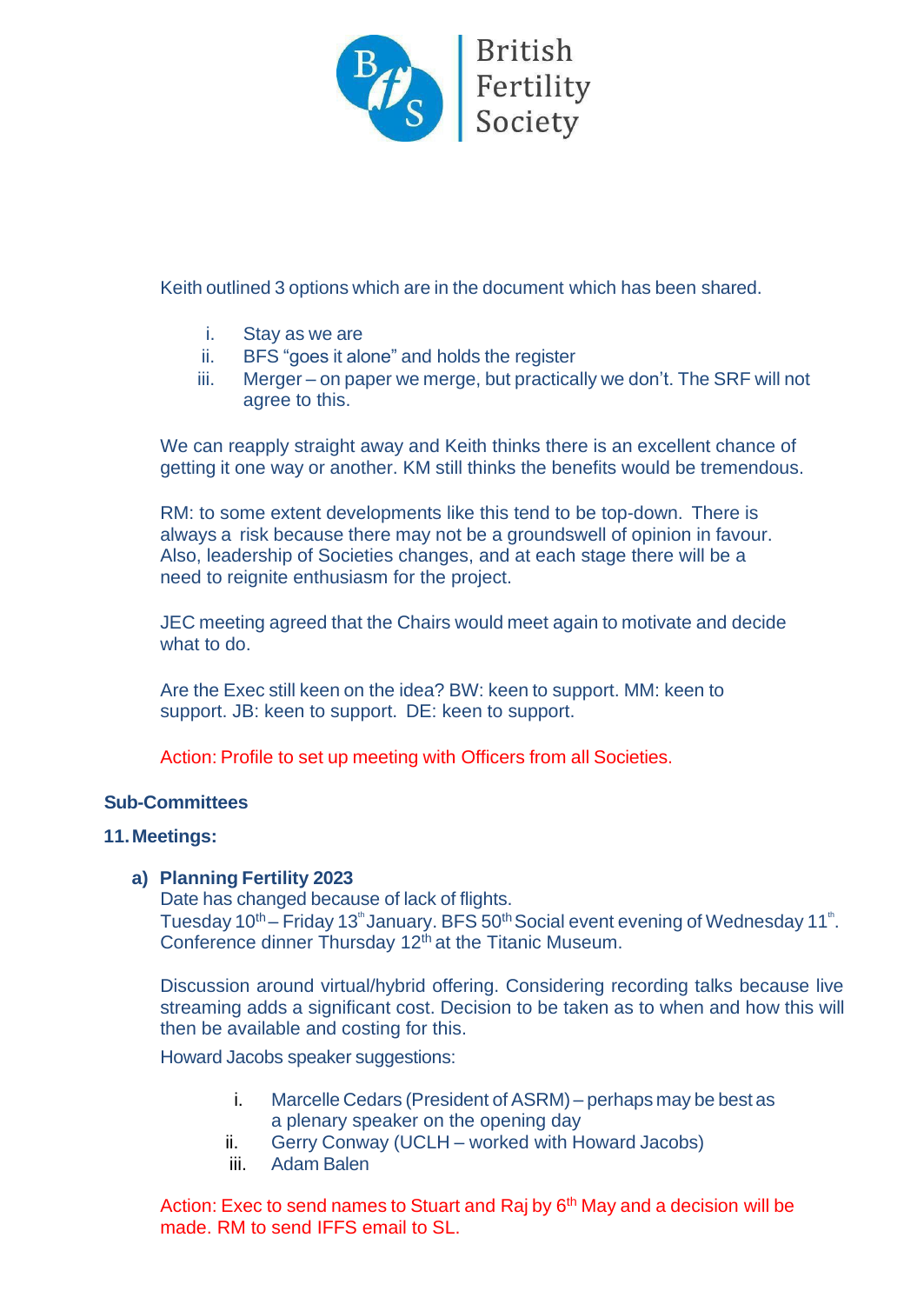

#### **Training:**

## **a) Study Week 2022**

Successful 2021, particular mention of the success of PR, Nursing and GP days. Thank you to the HFEA for their continuing collaboration with the BFS. GP for 2022 is already attracting bookings and nearly at target. Need to focus on PGT to avoid any future issues.

Going forwards, MM wishes to have live study day in 2023 but with recorded sessions available afterwards. Possibly have F2F up to a certain number, and then make online available for others at a reduced rate.

AdA – it is very important to have F2F for PU – this is what ESHRE will be doing in 2023, particularly for Ultrasound. There is no accreditation for Ultrasound within ESHRE – perhaps this an area for collaboration in the future – to reach a level of competence that can be officially assessed.

## **b) Training Committee update**

New members of Training Committee continue to be engaged and have great ideas and energy. No elections due until November when PGT is due.

Over 177 people undertaking modules.

Overseas centre registration has been changed – removed the need for 'job plans' and made it compulsory that the lead trainer is aware of the BFS training standards and has undergone the relevant training module that they wish to train on.

New lead on the PU module. Expressed thanks to IS for remaining until a suitable applicant was appointed, IS has been asked to remain until the online Training the Trainers is introduced which he is designing.

RM expressed thanks to MM and the Training Committee for their work.

MD: need to focus on quality of centres over the next few years. MM agrees and this will be discussed at the next Training Committee meeting.

MN: is there any way that you could introduce accreditation rather than just a certificate and will training go online on the new platform. MM new platform will be used to maintain the online aspects of Study Weeks and training manuals. Re: accreditation it was complex to introduce this and may cause problems with the RCOG and others. RM: the BFS is not an accrediting body and needs to be a distinction between this and others.

BW: shared the ESHRE accreditation document – centres which have been assessed by ESHRE – may give the BFS quality assurance.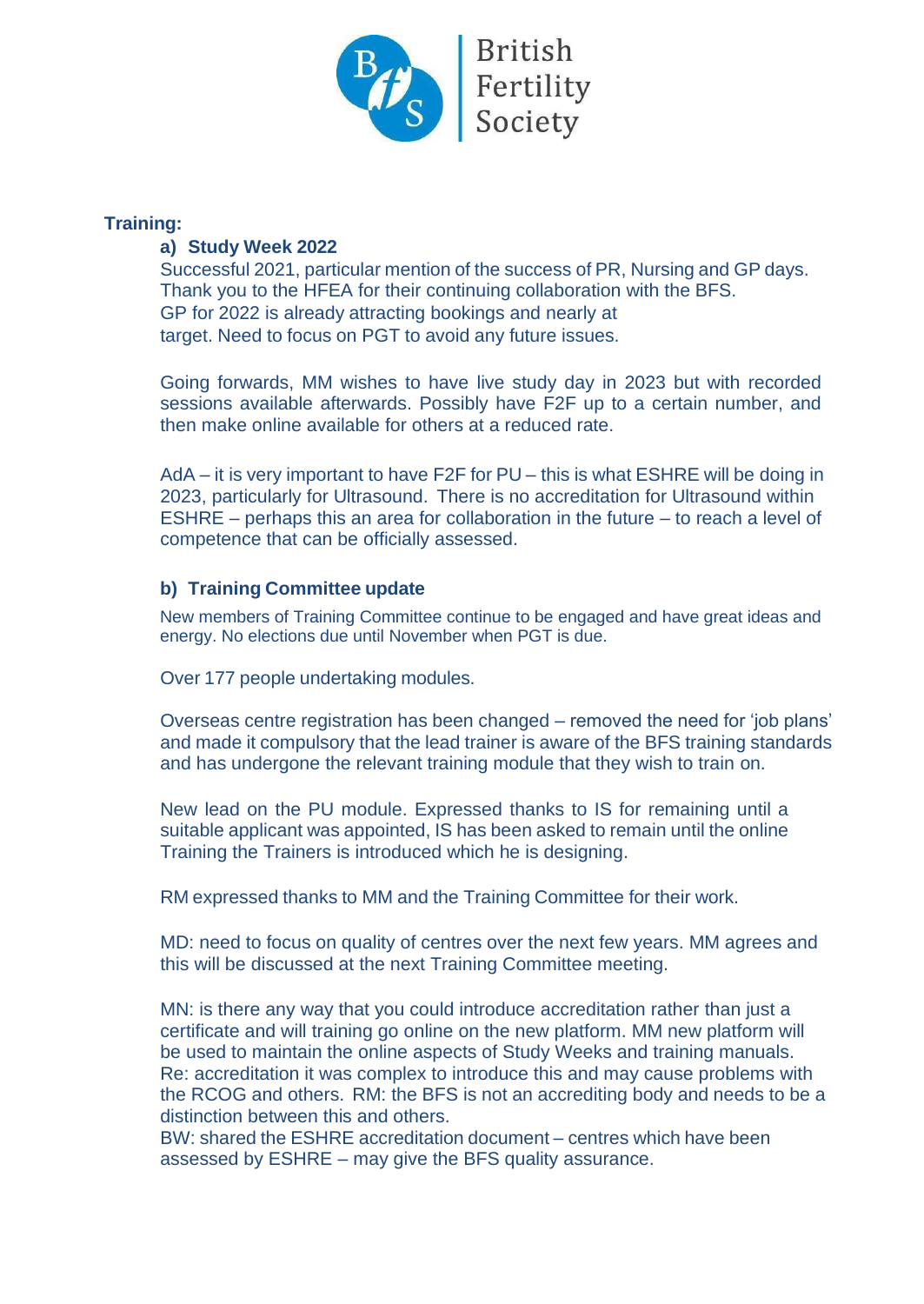

#### **c. Joint BFS/RCOG course**

Successful course ran this year.168 delegates attended. Approx. 68 from UK, the rest from across the world. Thank you to everyone for all their help in contacting societies and contacts and spreading the word.

The decision is whether to run this online next year or F2F. It is an expensive venue, accommodation and unless minimum of 90 delegates the event would not break even. Online, only need 30 delegates to break even. In terms of sponsorship – there was only 1 this year, whereas last year there were 3. Losing money with sponsors has to be balanced with increased income from delegates. Also many can access from outside the UK.

Should be financially viable this year with a healthy surplus.

RM and MM: Very interactive course with a range of questions and interested delegates. Moving to F2F would lose the international delegates. KM agrees it should stay online.

#### **b) Policy & Practice**

8 P & P guidelines in practice.

- 1. Oocyte Cryopreservation first draft has been shared. HB waiting forfinal draft.
- 2. Joint ARCS & BFS on ICSI first draft has been shared. HB waiting for final draft.
- 3. Co-parenting Guidelines. Final draft has been seen, a few edits have been sent and HB waiting for this.
- 4. Thromboprophylaxis: pending for a while now. HB has not had a response from the GDG lead. Chasing further information.
- 5. Extended carrier screening: almost ready. Main author is putting it in the Human Fertility format and HB will circulate to the Exec.
- 6. Guideline on Endometriosis: first draft should be ready by Friday and circulate in the next few weeks.
- 7. Optimisation of medical conditions prior to fertility treatment making good progress should have information by next meeting
- 8. IUI making good progress should have information by next meeting

Consultation documents we have reviewed recently:

- 1. MMBRACE report 2021 we have responded. One aspect was to update our policy on elective single embryo transfer policy and ARCS will be leading on this. They have asked for a BFS representative - anyone interested please contact HB.
- 2. NICE draft consultation on removal, preservation and subsequent implantation of ovarian tissue to prevent symptoms of menopause. Thank you for contributions – response has been submitted.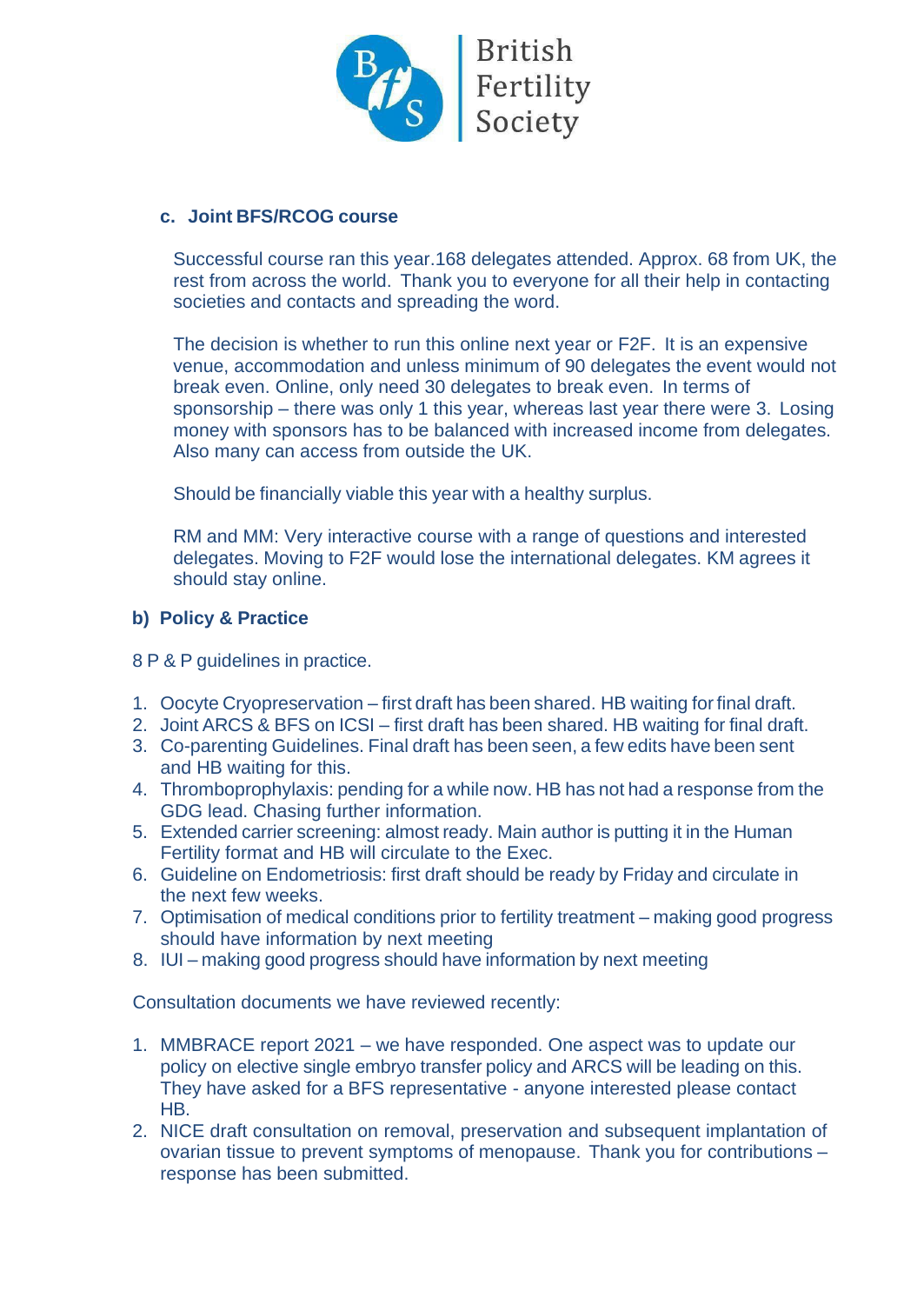

Joint guidelines since last meeting:

- 1. Thalassaemia Society updating national guidelines. HB has agreed to supervise one of the sub-specialty trainees on fertility aspects.
- 2. Joint guideline with RCOG and BFS on antenatal care for women following IVF and assisted conception treatment. Should this be a joint guideline? RM – it should be either RCOG or it should be joint with another Society perhaps BMFMS. Unable to do it as a BFS guideline alone as we do not have the expertise on antenatal care. HB will liaise with the GDG.
- 3. Australian National Health and Medical Research Council updating PCOS HB has responded saying the BFS will be happy to contribute.
- 4. Suggestion from a member that any BFS P&P Guidelines we should be using references from the last 10 years. RM: This will not work, for example there has been no population level epidemiological work on fertility for about 20 years. BW: would be in favour of bringing in more modern references, where they exist. JB: old references should only be used in exceptional circumstances. SL: thinks you should use the BEST available evidence, and just because it is old it doesn't affect it's validity. You should not discard evidence because of its age.

## **14.SIGs**

#### **a. SIG governance**

Document on the website. This will be updated going forwards.

#### **b. Fertility Preservation UK**

Some national contributions. NHS England is looking at specialist commissioning for ovarian tissue storage – we have been represented in those discussions. It should be out for consultation now. Have put in a response to NICE interventional procedures review on reimplantation of ovarian tissue with a view to relief of menopause. FP study day has been steady with attendance stable. Julia Kopeika has taken over as lead for the Study Day and her main aim will be to look at the training centres and making sure they are doing enough cycles for FP.

Need 'new blood' and hoping that we can organise an online meeting of members. Will be asking the SIG membership for expressions of interest to take over role of Chair. MD: Also need secretarial support to carry the work that is needed to make FP run well will require more than just Claire. Want to create a database and emulate the European registry. RM: the Chair is elected but any support beyond that on a voluntary basis is up to the SIG.

AdA: Hugely interested in FP. Registry – an initiative that could be developed at some point. Available to be involved.

Action points: Planning a meeting before the summer. RM to email to BFS members reminding them of the SIG, the FP newsletter will go out with the next BFS newsletter and the dates for the meeting will be shared also.

RM: This is the first SIG the BFS set up. The impact it has had is huge. Thank you to MD for creating, leading and guiding this SIG.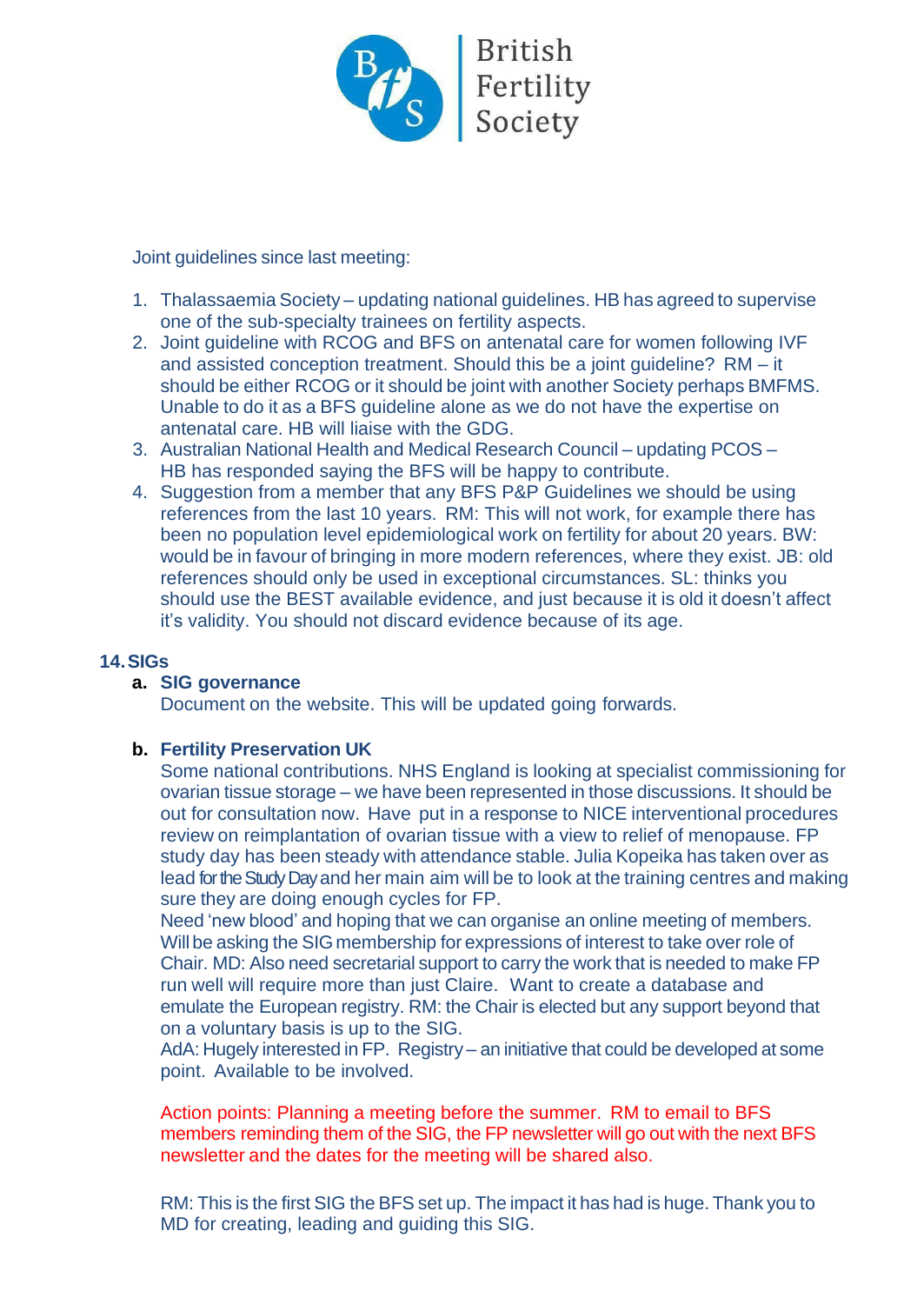

## **c. Fertility Education Initiative**

An animation was removed from the website, followed by an appeal from the organisation who created it who wanted it to be reinstated. Adam Balen had communicated with them that the animation was not in line with the BFS Executive. The organisation involved was under the impression it was the FEI who should decide what should go on the FEI page. AB circulated the animation to the FEI group to solicit comments. Need to decide who has final say on approving content.

RM: Ultimately the SIGs are under the umbrella of the Society and so the Executive has the final say. However, we also have to recognise the SIGs have the expertise and detailed knowledge and the Executive should take proper account of the SIGs in reaching their decision. In this instance, members of the Executive have looked at the animations and had reservations. RM however is quite happy to hear the views of the FEI SIG and re-examine. Final decision rests with the Executive but there is a significant role for the SIG to express their views.

Working on dissemination of the Male animations. Dealing with other companies to share them. Have put in for funding for a grant via ESHRE to develop an educational guideline around timely medical intervention.

#### **Action point: Need a process to deal with applications to put content on our websites – include this in the SIG governance document**

#### **d. Andrology**

Need to focus on increasing membership of the SIG.

Current projects are the varicocele questionnaire – report should be available for the next Executive meeting.

Other project is information sheets for patients and staff. Thank you to Bryan and others for help. Have had to send to sister Societies for a response as they were involved initially. Chasing responses from them. Hopefully will have some good information sheets for clinicians and patients.

Need nurse representatives also – please could DE/YW help as we want to have a multi-disciplinary representation.

## **Action point: RM to respond to email to JKB re information sheets. DE/YW will help identify a nurse representative**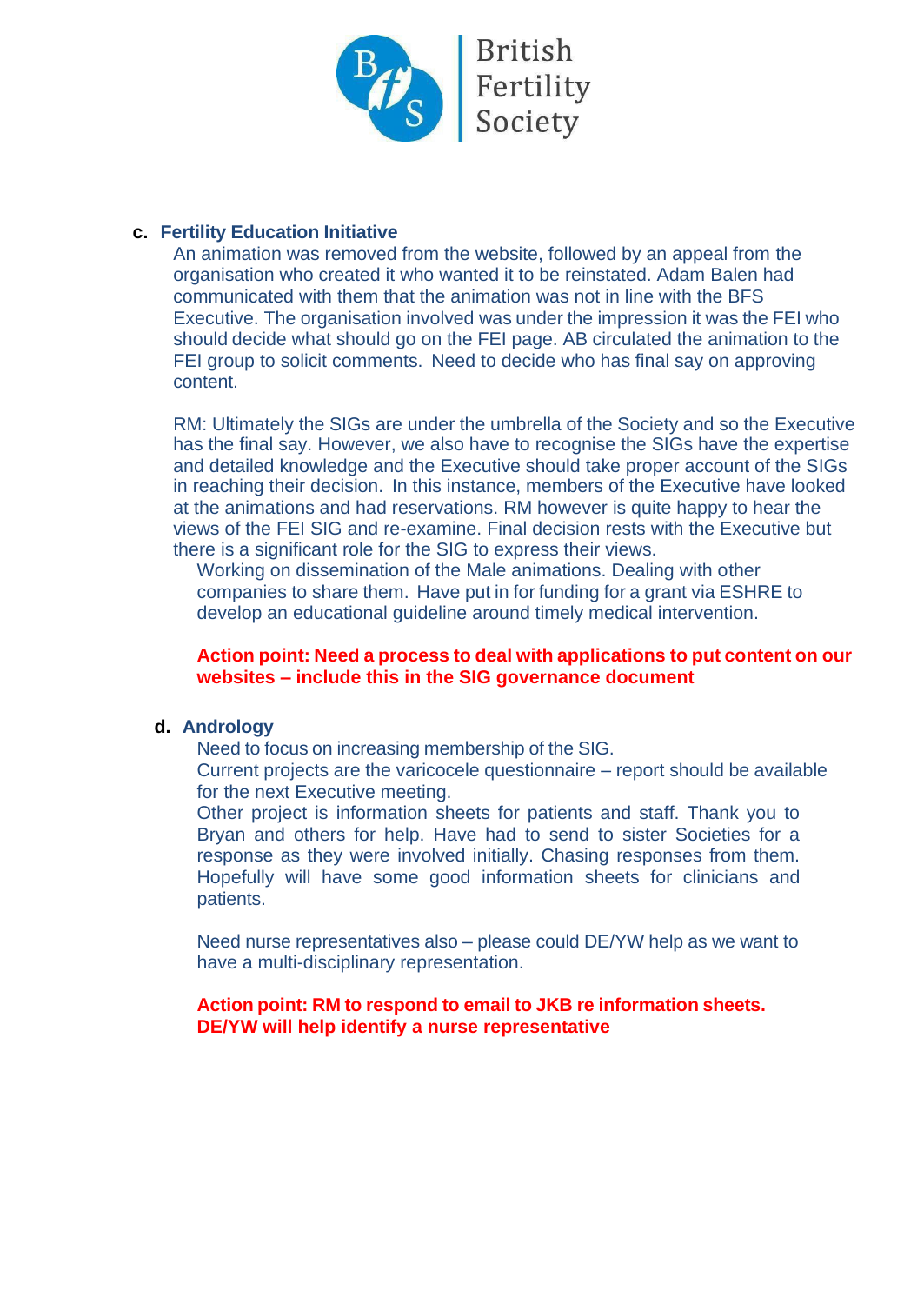

# **e. Law, Policy & Ethics**

Still waiting for the Women's Health Strategy Announcement as we did put in a substantial response to this.

Main focus has been on thinking about revisions to the HFEA act. The SIG has done a lot of work, particular thanks to Alison Murdoch.

Looking at it in sections:

- ➢ Consent
- ➢ Enforcement and Sanctions
- ➢ Research and Innovation
- ➢ Data and Disclosure
- ➢ Drafting and Prescriptive Requirements.

Analysing where we are atm, what the issues are, and then coming up with potential solutions and suggestions for change.

Extended membership of SIG, as we did not have an Embryologist or a Nurse. The SIG meets every 3 to 4 weeks. The SIG has covered Consent so far and is moving on to Enforcement and Sanctions.

Query – how the Exec would like the LPE SIG to have a process to sign off on this work that they produce as it will form some form of document to report and discuss and share with the HFEA and others such as ARCS etcetera. We need a process for this particularly for this work which will take years and will involve a new Chair also and so it is important to have a robust process in place.

Circulate output before F2F in June so that the Exec can consider it and set aside an hour of the F2F meeting to consider this.

CE: The HFEA are working on the same things the BFS are. There will be many opportunities over the years to come to contribute – once there is agreement from parliament that the Act will be reviewed. At the moment it seems there is a duplication of work. The HFEA will provide their views to the Dept of Health and Social Care by Christmas with as much information from the sector as possible and they will be open about where there is consensus and where there isn't. After that it is dependent on politics when this is taken forwards, if there is a General Election for example. It may be these discussions are taking place and by the time it comes up for public consultation in 2/3/5 years' time, a lot of the work may need starting again. Would it make more sense to wait until the end of the year to see the HFEA consultation that is published.

SN: We do need to do this work otherwise the BFS has a blank page and things will be missed. This also adds more value to the HFEA work. It also provides a template and an outline that although it may become outdated, it will form a template to be picked up and referred back to. It should also help BFS members to formulate some of their ideas who may take part in the HFEA consultation over the summer.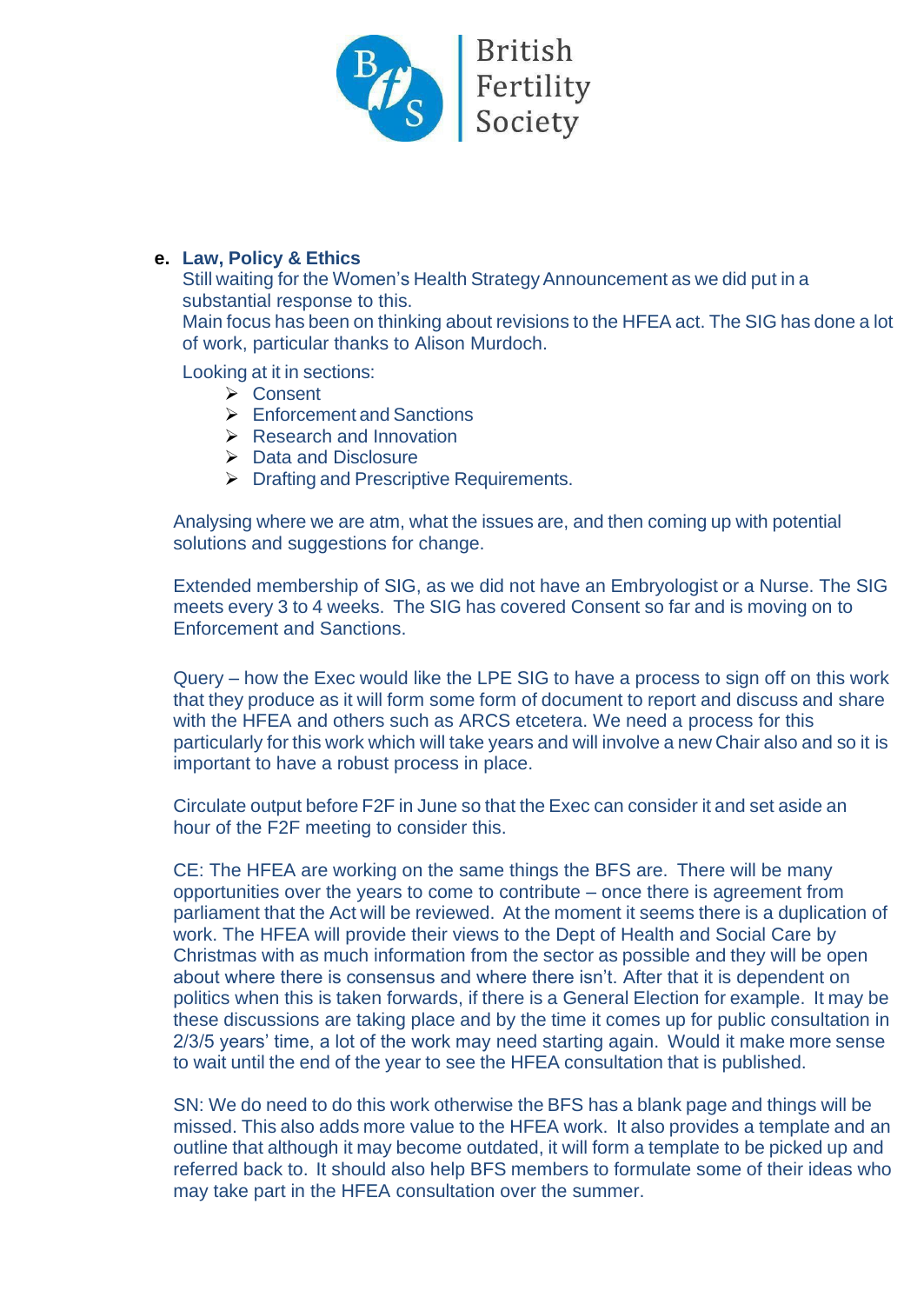

Also when there are Government consultations it will be useful to look back on a good, comprehensive document that can be amended rather than starting the meetings and work afresh then.

Also helps us lobbying to put this on the Govt agenda as we will have more clearly defined asks.

RM: Is there a date or timescale for public consultation by the HFEA and Govt? CE: The HFEA aiming to do a consultation July/August. The Govt has made no commitment at present – the only commitment is that the HFEA are able to present their views for change by Christmas. What happens after this is unknown. The HFEA will publish proceedings of its working group on the website, terms of reference, notes of meetings, members of the group etc. The SIG should take note of these.

AM: Nothing we are doing is against the HFEA or controversial. It is better if the issues are addressed from different angles and then we come together with a joint view, as this increases the chances of getting the changes needed. We are not in any way going to be 'against' the HFEA

#### **Action point: Anyone with any views on this, please email to AM**

#### **15.HFEA Update**

Clare Ettinghausen updated on HFEA work in the following areas:

- 1. New Authority members appointed by the Secretary of State
- 2. Ethnic diversity in fertility treatment report update
- 3. Patient survey published

4. Changes to storage regulations for gametes and embryos. Thanks to Raj and Yvonne who had commented on consent forms. Consent forms and guidance to be issued in the next few weeks and would be a big change for clinics

5. Report on impact of Covid on treatment numbers in 2020 being published in May

6. OTR - changes to service to make it more effective and catching up on backlog

7. PRISM - nearly reached end of deployment phase, expecting clinics to catch up asap, error rates are coming down fast. Hoping for a CaFC update later in yea

8. Changes to the Act – proposals from the HFEA to be sent to DHSC by end of this year. Law Reform Advisory Group (with professional and patient groups) is meeting regularly to discuss key issues.

#### **16.External Meetings:**

#### **a) RCOG World Congress**

The World Congress is in June. There are 500 places which are not yet filled. People seem to be reluctant to attend in person and are happier accessing online.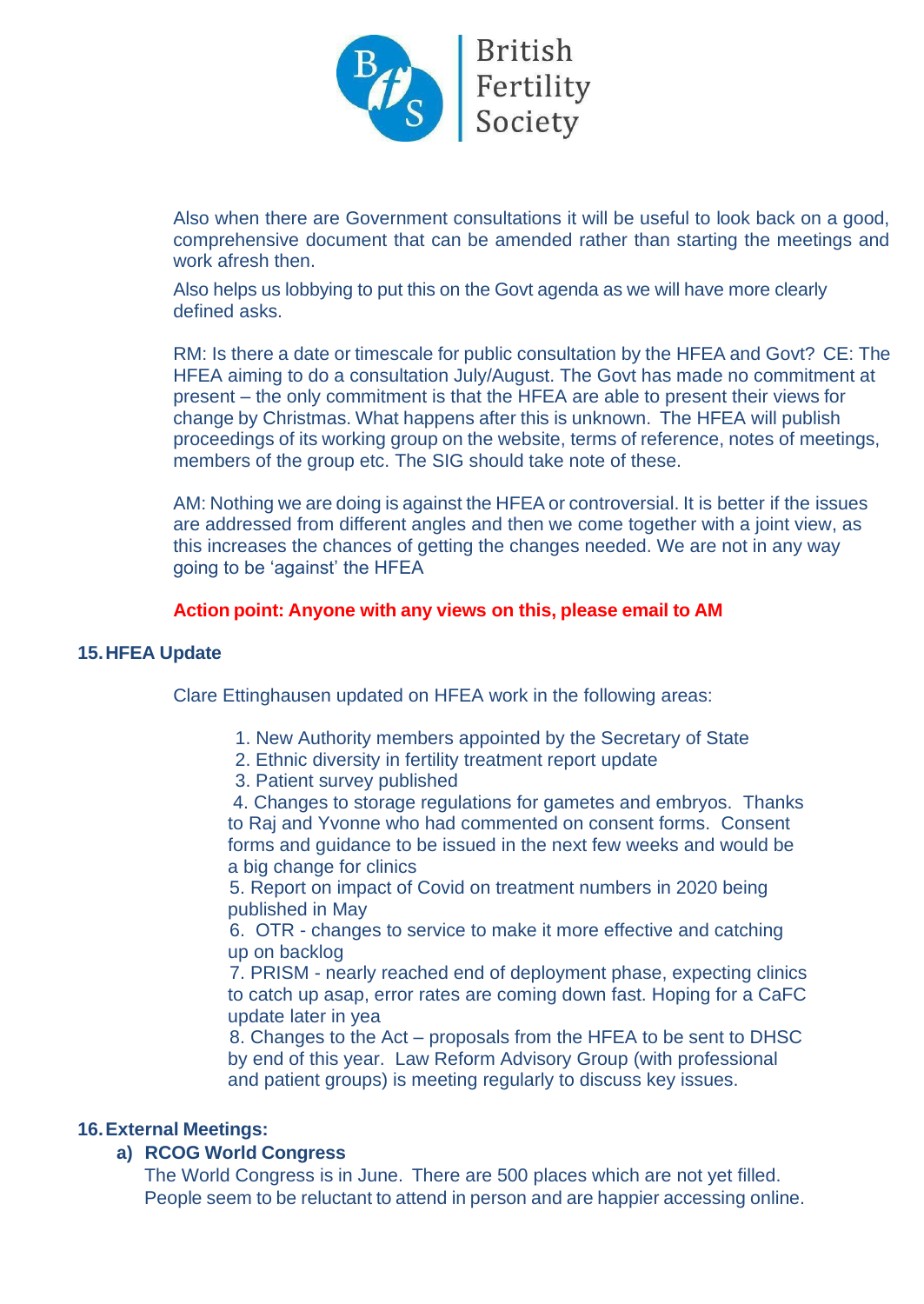

#### **b) RCOG PD Conference** NTR

## **17.Relationships with other organisations:**

#### **a) Associated Fertility Societies**

Meeting recently. An idea advanced by some members to fund a PhD programme, on a topic that is cross disciplinary, selected by a committee. Major push for this came from the SRF. KM: it was suggested the BFS could contribute intellectually rather than financially.

Do the Executive think this is a good use of the Society's money?

- o MJP: beyond the remit of the Society; the BFS should use funds to benefit the membership rather than one person.
- o RM: if we want to support research, we can put aside a sum for people to 'bid', or to pay for the journal publication fee.
- $\circ$  MM: agrees 1/3<sup>rd</sup> of a PhD can be a lot of money, and it will not necessarily benefit the profession. Agrees with the idea to support small research projects for junior researchers would be far more beneficial than a PhD.
- o MN: agrees with MM and also travel grants for ESHRE
- o MP: agrees also to have a research pot to bid for
- o JB: increasingly the research councils want evidence of impact so that people doing research are making a change to society – and we are well positioned to help people who are having an impact
- o SN: funding of PhD is high risk for low impact and the BFS's objectives would be better served by helping more people in a smaller way

RM: This idea to be discussed in the future once the website has been completed as that is a financial commitment.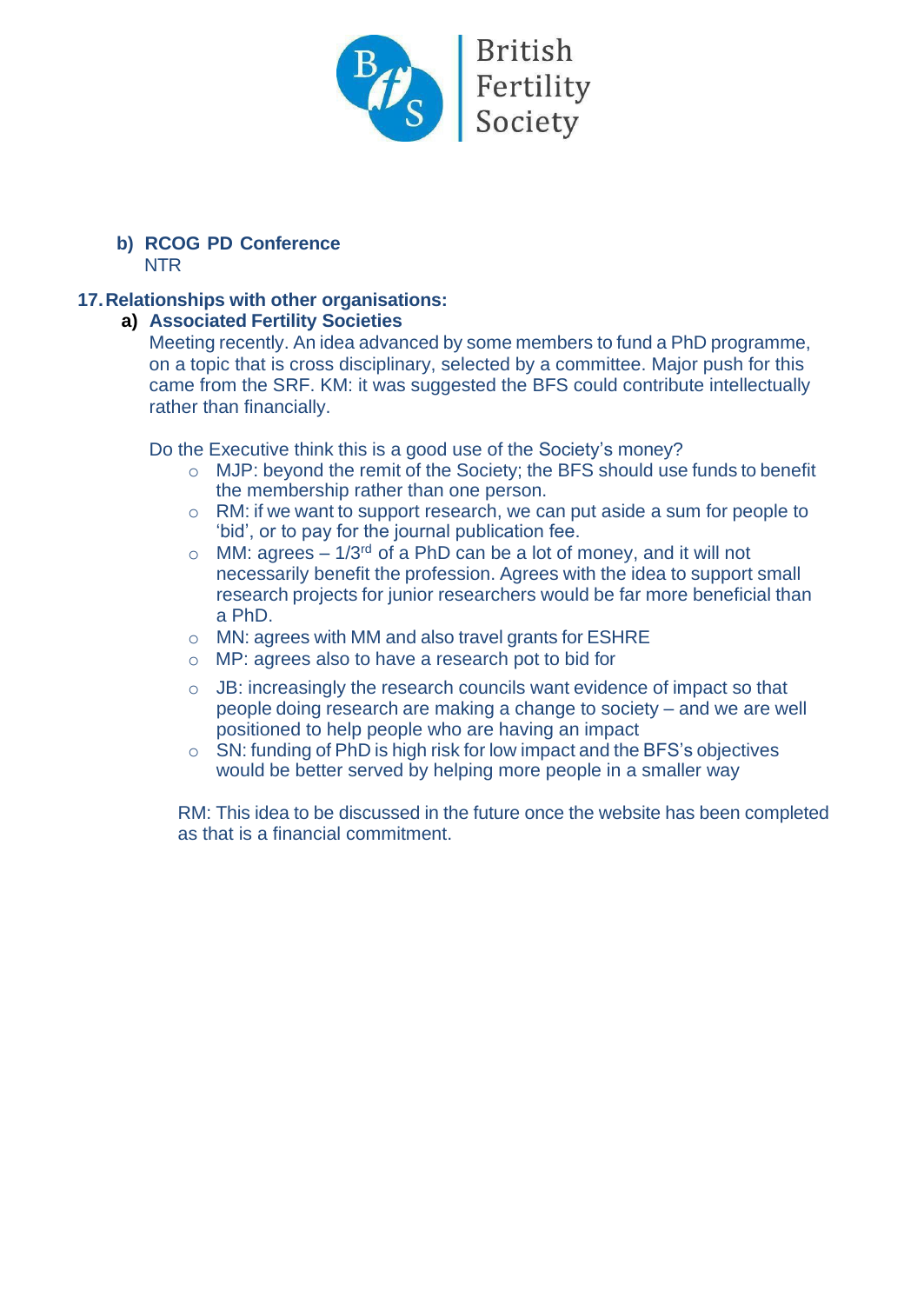

#### **b) FNUK/Fertility Fairness**

A grant for 3 new part time roles in England, for 3 years. Going to be appointing a London representative, an England project worker and an Ethnic Minorities project worker. Anya Sizer is moving to focus on Fertility in the workplace. She has been working with some great organisations and really having an impact.

From patient point of view we have been slightly inundated with upset patients. Homerton: still dealing with fallout from this. Some have not had any personal information yet which is making it difficult. We are liaising with the trust and the CCGs so that we can keep people updated.

The other issue in Northern Ireland is concerning the Logan Clinic, which has caused a large numbers of patients got in touch. The police are investigating. The spotlight programme regarding the Logan Clinic is on iPlayer.

JB: what role does the BFS have to comment on these things? KB: interesting point about who people go to? KM: double check our own membership and ensure our membership is safe and well policed. DE: the BFS are not a regulator but professionally we have a responsibility to our patients and should report to the ASA. The Society can't take this on though.

SL: we need to hold the mirror up to ourselves also and confirm our clinics. Also many patients love acupuncture and nutritional therapy. Actively going out and calling people out would be difficult. We also have good relationships professionally with some of these alternative therapists who then refer their patients.

Webinars are going well – about 260 registered for the first one with Tim Child. Next is on Thursday at 6.30pm with the HFEA.

Ambassador scheme is going well – been very useful to share opportunities with clinics. If your clinic does not have an ambassador, please encourage someone to sign up as it is a great way of working with the Charity.

**c) NHS England** Nothing to report **d) Dept of Health** Nothing to report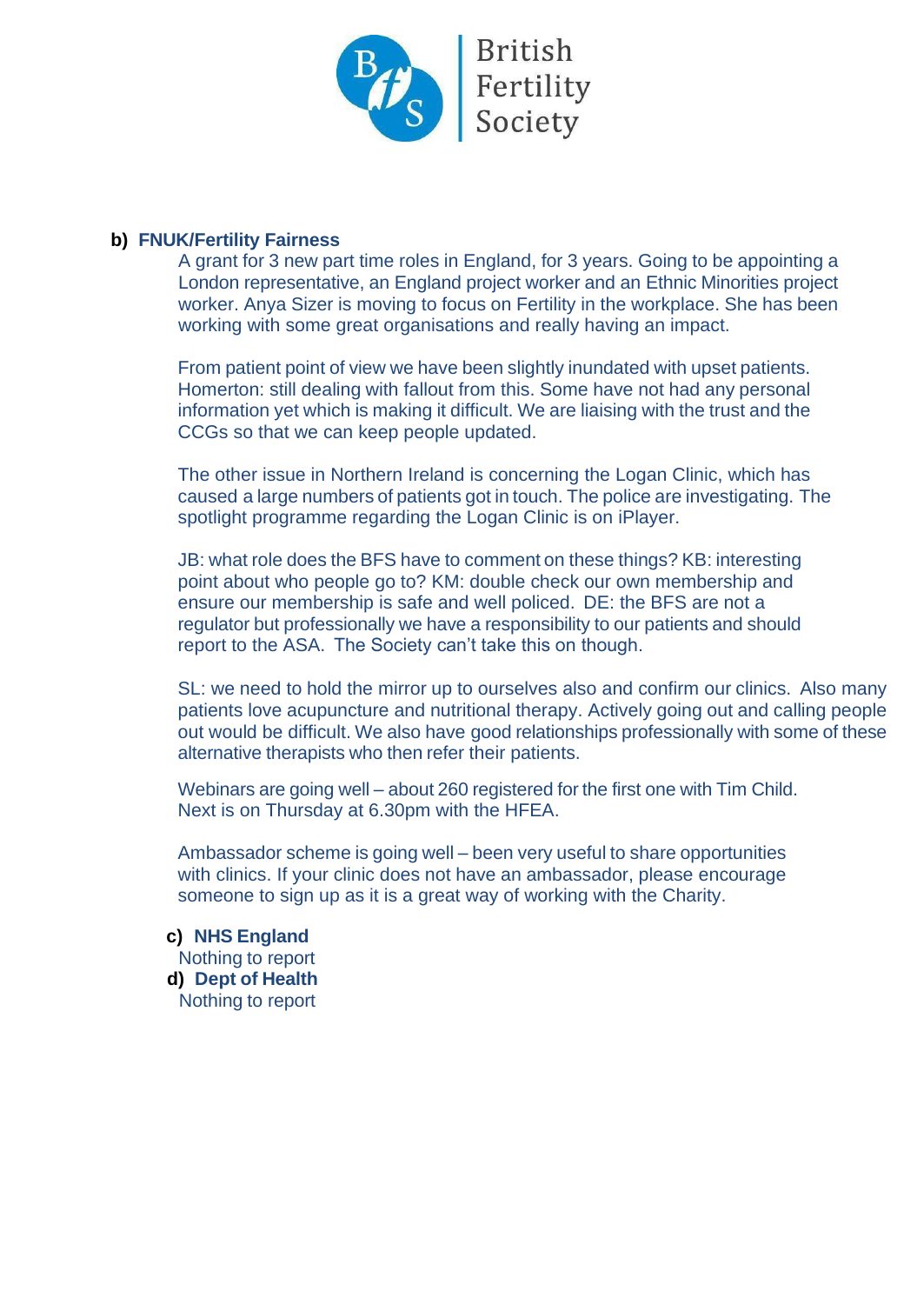

## **e) PET**

Online meetings have been very busy – not going back to F2F in 2022. Annual Conference on 1<sup>st</sup> December will be *Making Fertility Treatment Fair-who benefits from Reproductive Technology?* Overarching themes of justice, inclusivity, diversity.

25th May – *Fertility Frontiers: What is a permitted embryo in Law?*

PET is 30 this year and has commissioned an IPSOS MORI poll on public understanding and attitudes to assisted reproduction, genetics and research and these will be published on 22<sup>nd</sup> June. A whole series of different events planned and hope to do something in July for Mendel's birthday. PET have also been liaising with Natalie Gamble to try and facilitate surrogates and their families who may want to come to the UK to come here.

# **a) ESHRE**

AdA needs input on potential areas for collaboration. A lot of work going on in BFS guidelines which overlap with ESHRE – perhaps the Societies could sponsor each others guidelines?

Opportunity for collaboration working together in ultrasound with training and education.

ESHRE have organised a course on Errors in ART. Will take place in Athens in November and asking people for their views on errors in ART.

Ethics committee group – working on a paper on risks.

Webinars going on and always interest in doing joint webinars. Currently working on the programme for 2023.

PCC – lots of joint courses within ESHRE with other societies, so perhaps there is scope for some BFS/ESHRE joint work or perhaps for SIGs such as the FP SIG.

## **18.BFS Representation on other committees:**

## **a) IFFS**

The BFS will not be on the IFFS board after 9 years on the Board. There is an agreement to deliver training resources together with the IFFS – reported at next Executive.

## **b) RCOG Council, SST & Liaison committees**

NTR

## **c) NQAAP**

NTR.

## **d) RMCSG**

State of limbo at the moment as the Research Committee has scrapped all clinical studies groups and brought them under a different structure. MM has written to Ed Johnston (Research Committee Chair) asking for clarity on this and explaining we wish to remain an independent group and have been very active and successful. MM has never received a response but will continue to fight the cause to have an independent group. Perhaps the Liaison committee with the RCOG can also take this up (IS). Could this be something that the BFS could take up? We could establish a relationship with the NAHR.

Action point: MM will write again today and RM will then respond as hewill be CC'd in.

**e) NCO (National Casemix Office)** NTR